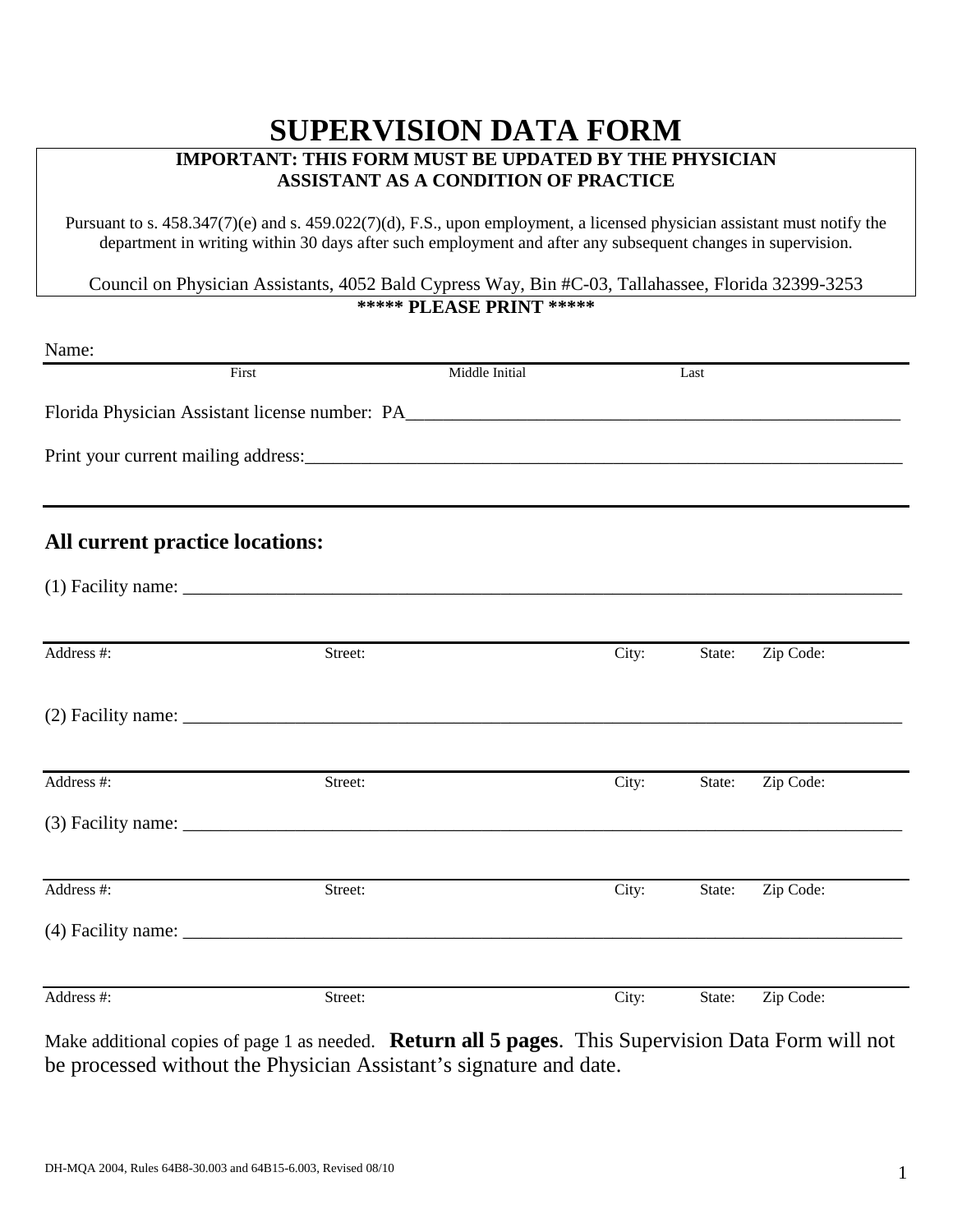# **I am ADDING the following supervising physician(s). PLEASE PRINT**

| Name and license number of supervising physician(s) | Specialty of supervising<br>physician | Beginning date of<br>Supervision |
|-----------------------------------------------------|---------------------------------------|----------------------------------|
|                                                     |                                       |                                  |
| ME or DO license number:                            |                                       |                                  |
|                                                     |                                       |                                  |
|                                                     |                                       |                                  |
| ME or DO license number:                            |                                       |                                  |
|                                                     |                                       |                                  |
|                                                     |                                       |                                  |
| ME or DO license number:                            |                                       |                                  |
|                                                     |                                       |                                  |
|                                                     |                                       |                                  |
| ME or DO license number:                            |                                       |                                  |
|                                                     |                                       |                                  |
|                                                     |                                       |                                  |
| ME or DO license number:                            |                                       |                                  |
|                                                     |                                       |                                  |
| ME or DO license number:                            |                                       |                                  |
|                                                     |                                       |                                  |
|                                                     |                                       |                                  |
| ME or DO license number:                            |                                       |                                  |
|                                                     |                                       |                                  |
|                                                     |                                       |                                  |
| ME or DO license number:                            |                                       |                                  |
| Make additional copies of page 2 as needed          |                                       |                                  |

DH-MQA 2004, Rules 64B8-30.003 and 64B15-6.003, Revised 08/10 2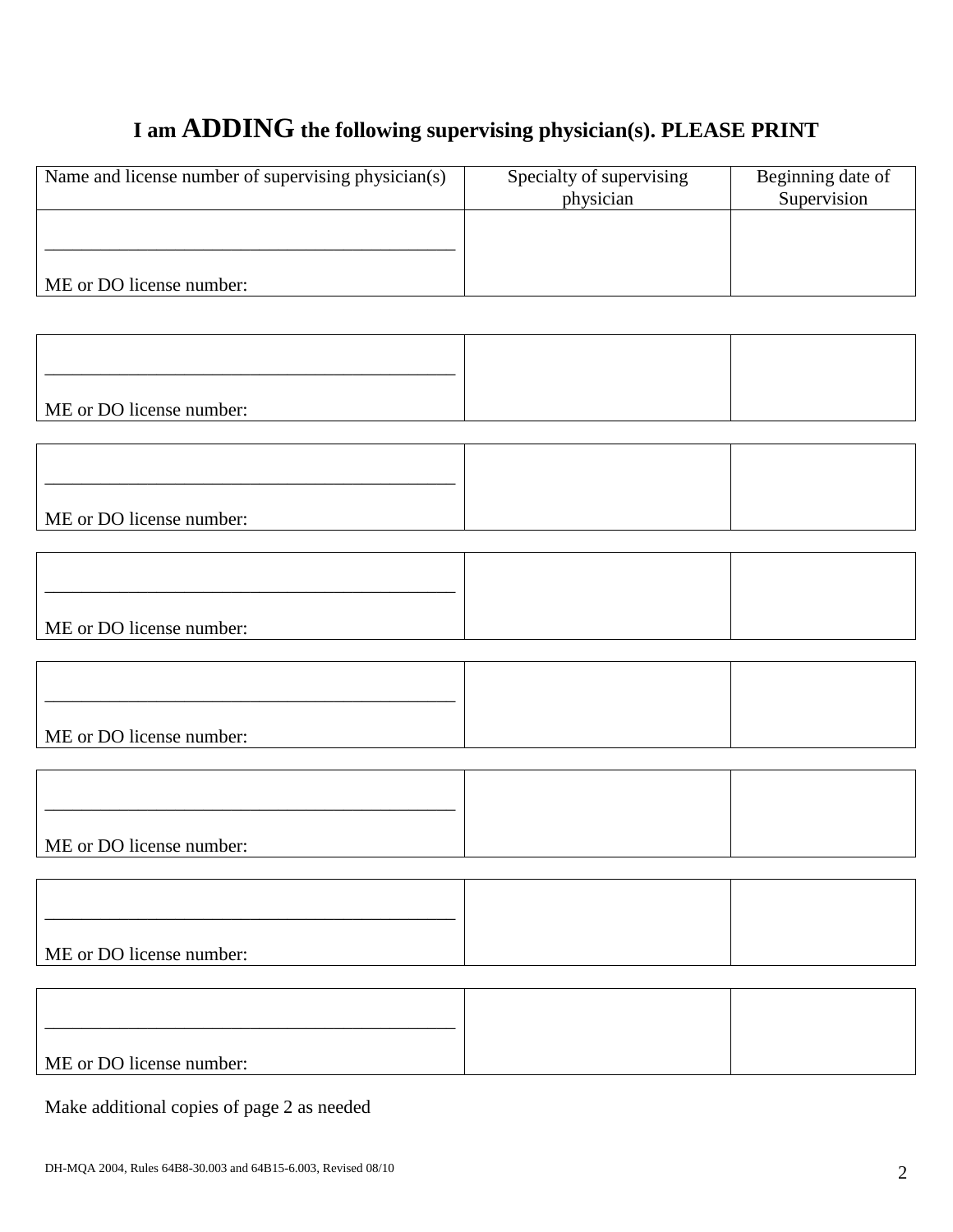# **I am DELETING the following supervising physician(s). PLEASE PRINT**

| Name and license number of supervising physician(s) | Effective date of deletion |
|-----------------------------------------------------|----------------------------|
|                                                     |                            |
|                                                     |                            |
|                                                     |                            |
| ME or DO license number:                            |                            |
|                                                     |                            |
|                                                     |                            |
|                                                     |                            |
| ME or DO license number:                            |                            |
|                                                     |                            |
|                                                     |                            |
|                                                     |                            |
|                                                     |                            |
| ME or DO license number:                            |                            |
|                                                     |                            |
|                                                     |                            |
|                                                     |                            |
| ME or DO license number:                            |                            |
|                                                     |                            |
|                                                     |                            |
|                                                     |                            |
|                                                     |                            |
| ME or DO license number:                            |                            |
|                                                     |                            |
|                                                     |                            |
|                                                     |                            |
|                                                     |                            |
| ME or DO license number:                            |                            |
|                                                     |                            |
|                                                     |                            |
|                                                     |                            |
| ME or DO license number:                            |                            |
|                                                     |                            |
|                                                     |                            |
|                                                     |                            |
|                                                     |                            |
| ME or DO license number:                            |                            |
|                                                     |                            |

Make additional copies of page 3 as needed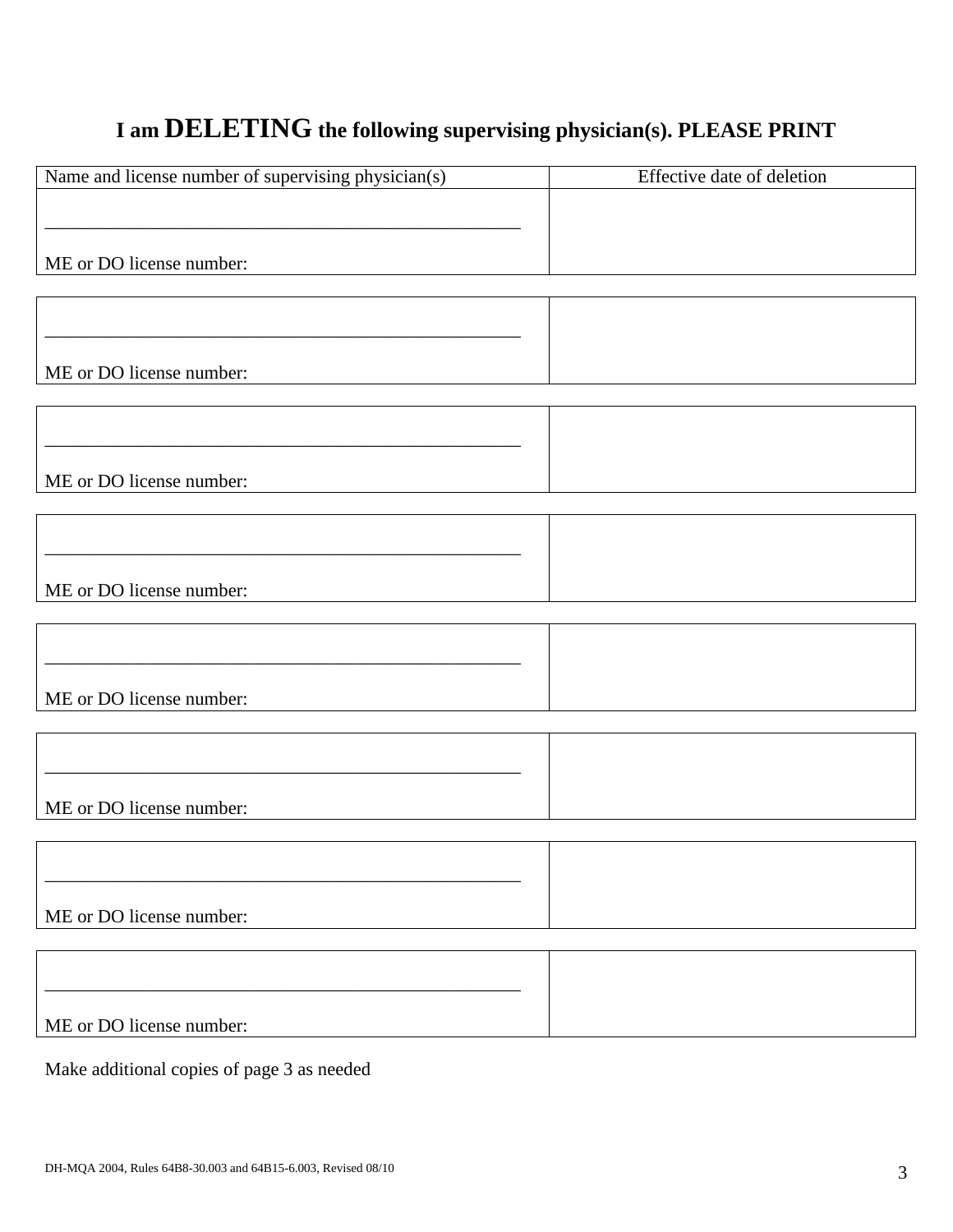| Address #:                                 | Street: | City: | State: | Zip Code: |  |
|--------------------------------------------|---------|-------|--------|-----------|--|
|                                            |         |       |        |           |  |
| Address #:                                 | Street: | City: | State: | Zip Code: |  |
|                                            |         |       |        |           |  |
| Address #:                                 | Street: | City: | State: | Zip Code: |  |
|                                            |         |       |        |           |  |
| Address #:                                 | Street: | City: | State: | Zip Code: |  |
|                                            |         |       |        |           |  |
| Address #:                                 | Street: | City: | State: | Zip Code: |  |
|                                            |         |       |        |           |  |
| Address #:                                 | Street: | City: | State: | Zip Code: |  |
| (7) Facility name: ____                    |         |       |        |           |  |
| Address #:                                 | Street: | City: | State: | Zip Code: |  |
|                                            |         |       |        |           |  |
| Address #:                                 | Street: | City: | State: | Zip Code: |  |
| Make additional copies of page 4 as needed |         |       |        |           |  |

# **I am ADDING the following practice location(s). PLEASE PRINT**